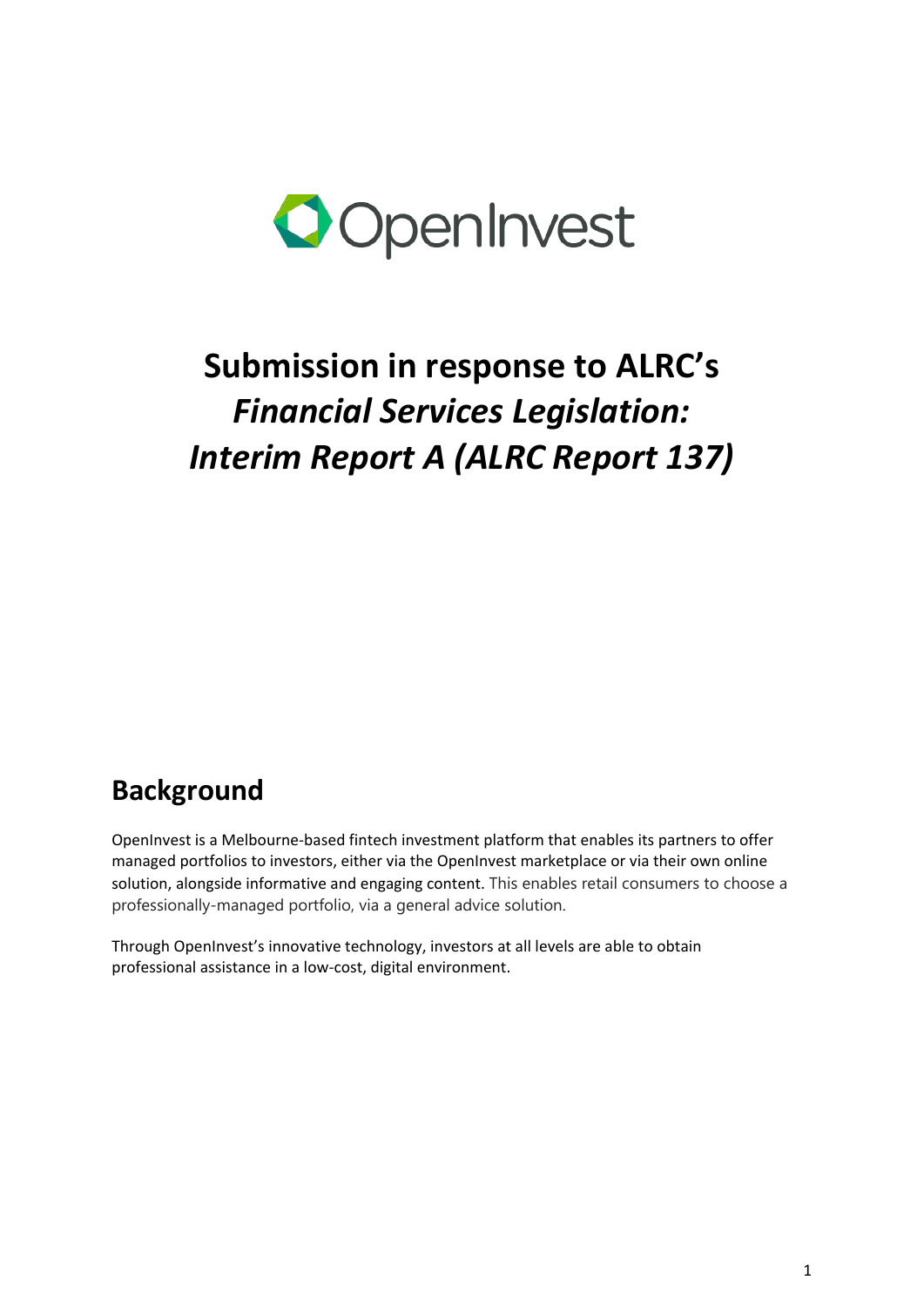

## **Submission**

We appreciate the ALRC's interest in the legislative structure which regulates the Australian financial services sector. We are particularly aligned with the ALRC's proposal to promote clarity in the regulatory position as it relates to financial product advice.

Set out below are a few points of discussion where we felt particularly aligned with your Report, and we offer some of our own perspective on these areas. I'd be very happy to engage with ALRC to discuss further, present additional details and demonstrate how OpenInvest technology is today providing retail investors with access to professionally-managed investment portfolios.

- 1. Though it is not specifically addressed in the Report, we note that the ALRC has recognised the policy reform afoot which is geared towards making advice more affordable for end consumers. We would regard any such proposal as inexorably linked to your review of defined terms such as 'financial product advice', 'personal advice' and 'general advice'. One comment we would make here is that policy reviews have been looking at the issue through the wrong lens: making advice cheaper/easier, rather than the broader: how do enable more consumers to access professional assistance in the areas they need it. "Making advice cheaper/easier" is a worthwhile objective, but it is only one part of the range of solutions; stating it is the primary goal presupposes that consumers can only obtain professional and relevant assistance via personal advice.
- 2. We concur with the Report's *Proposal A4* to consolidate exclusions and exemptions from the definition of 'financial service'. We suggest that a better defined and designed framework of exclusion from the regulatory burden which currently applies to the sector, would create an environment which would enable those who want help and assistance to find it readily from competent, qualified professionals.
- 3. Accordingly, we support the Report's call at 11.91 for Australian legislators to draw instruction from the *FMC Act (NZ)* and in particular, the exclusion that legislation holds out to duly qualified accountants. Our firm belief is that retail consumers would (and should) benefit from their accountants being able to speak more freely about where they might be able to find suitable assistance with their investments. We contend that in providing accountants with such freedom and autonomy to talk to their clients, those endconsumers stand to enjoy far better outcomes than what so many self-directed SMSFs are currently achieving.
- 4. We can explain our recommended approach in more detail, and we also note that it is currently possible for unlicensed accountants to set out various possible options in the form of "Factual Information", yet many accountants understandably remain apprehensive about entering into such conversations for fear they may inadvertently stray into what is subsequently determined as constituting financial advice.

We have created just such a Fact Sheet, designed for accountants to share with their SMSF clients. See the *Accountants* section of our website, here, which explains how accountants can use such a document to inform clients of possible investing options.

5. We applaud the ALRC for including in the Report, considerations regarding technology and the inclusion of appropriately supportive language in regulatory reform. The position raised at 6.60 is central to our position and we would argue that part of the problem in the shortcomings seen in legislative drafting is that digital solutions are not seen as